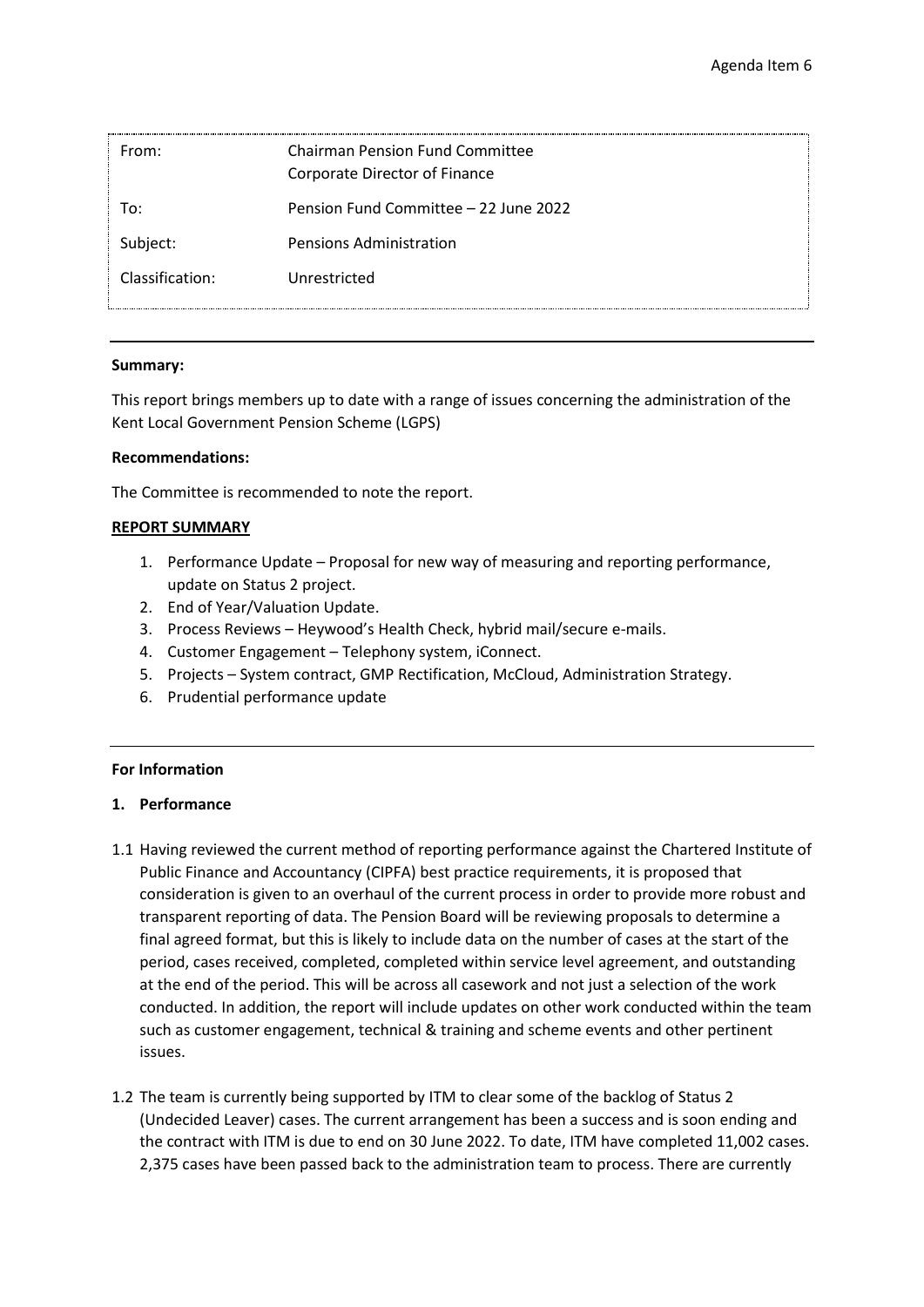1,100 queries with scheme employers to respond to before cases can be progressed, and employers were reminded at the Employer Forum on 7 June of the importance of replying to these queries as quickly as possible. ITM currently have 4,804 with them to be checked. The current number of Status 2 records is circa 7,400 and the Actuary have confirmed that they are happy with this number in relation to the size of the Kent Pension Fund.

# **2. End of Year/Valuation Update**

- 2.1 End of year data has been received from all employers. So far, 160 returns have been sent back to employers due to issues with the data. 174 of the data sets have been loaded to Altair. A deadline of 8 July has been set for all year end data to be posted and associated activities completed to ensure valuation data can be submitted to the Actuary by the deadline of the end of July. A full report on employer performance will be reviewed by the Pension Board following completion of the project.
- 2.2 Data to 31 March 2020 and 31 March 2021 has been reviewed and cleansed (where possible) following uploads to the Actuary data checker. Once all year end jobs have been completed, data for 31 March 2019 to 31 March 2022 will be run, reviewed, cleansed, and submitted to the Actuary by 31 July. Due to the level of data cleansing that is conducted during the year end process, we anticipate a relatively low number of data issues. In addition, the Common and Scheme Specific data scores for 2021 were of a high standard. The main issue for the Actuary was the number of Status 2 records which was significantly high at the last Valuation, however the work with ITM (referred to in paragraph 1.2) has reduced this to a level the Actuary is content with. Later in the year plans will be developed for continuous data cleansing in anticipation of the McCloud and Pensions Dashboard projects.

## **3 Process Reviews**

- 3.1 Members will be aware that the team uses the Aquila Heywood Altair pension administrations system. Aquila Heywood's have been commissioned (using some of the complimentary training and development days) to spend 2-3 days with members of the administration team at the end of June to review how the Altair system is currently being utilised and report back on functionality in the system that is currently not being used, or not being used to its full capacity, so that processes can be made as efficient and effective as possible. Some of the functionality we anticipate they will recommend is Immediate Payments and bulk Deferred and Refund processing. We are aware that there is also functionality within iConnect and the My Pensions Portal that is not currently being utilised such as employer strain cost estimates and online member processes i.e., retirements and transfers. Consideration will need to be given to the cost, time and effort needed to implement any improvements with a roadmap being developed based on which will provide the most benefit and what the aims/priorities of the section are.
- 3.2 One area that has been reviewed over the last few weeks is how we send correspondence to members, employers, and other pension funds. E-mail recipients with an address ending ".gov.uk" are deemed as secure without the need to add any further level of encryption. This has been checked with the Kent Counter Fraud team who have confirmed exchanging sensitive data this way is acceptable and have recommended that documents are password protected. This concurs with guidance issued by the Local Government Association during the Covid pandemic.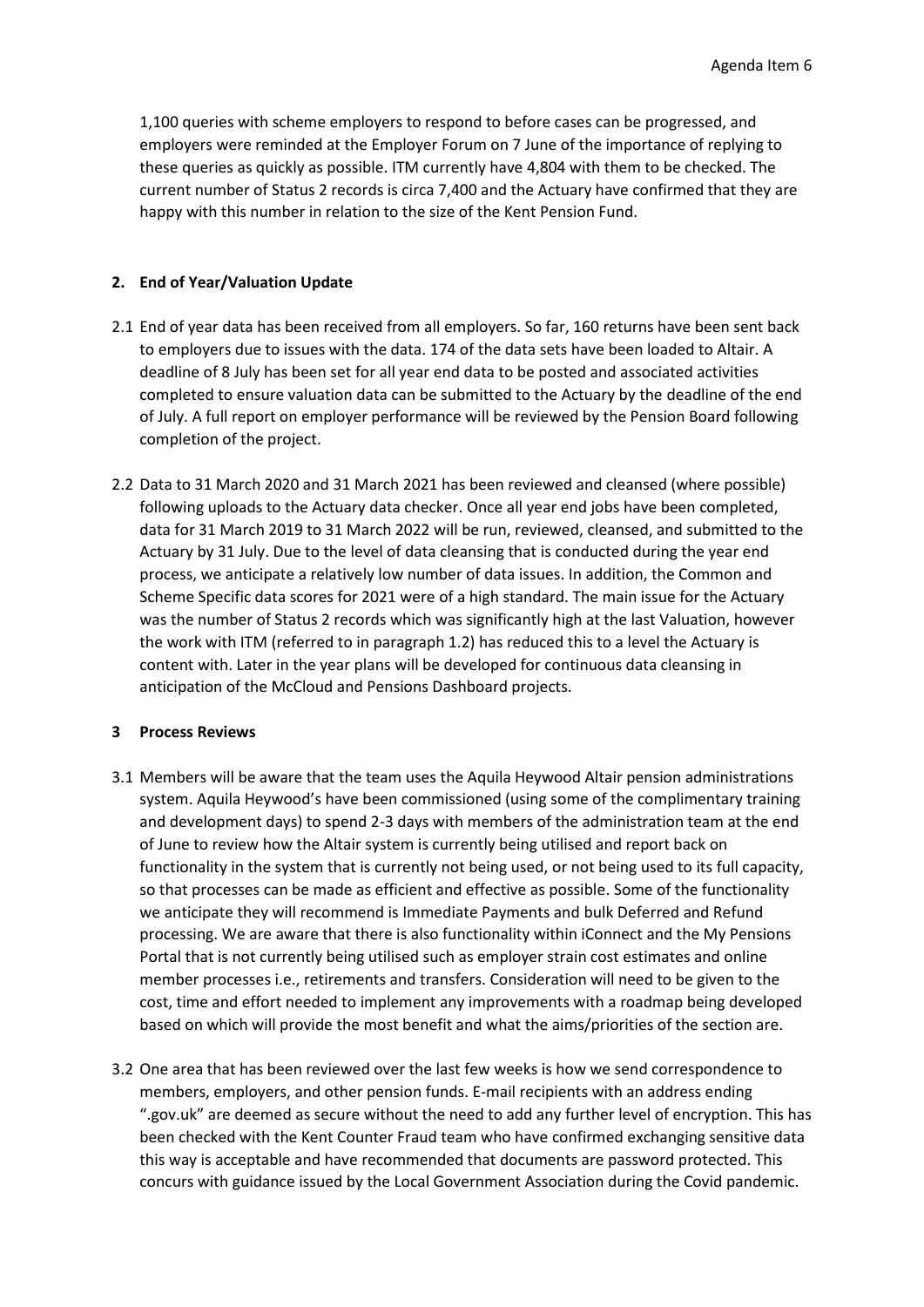Therefore, with immediate effect all correspondence sent to other pension funds will be sent by e-mail. This will ensure that cases can be processed more quickly, and the team are not spending time printing, packing and posting large volumes of paper. In addition, we have been investigating ways of using a mailing house to print, pack and dispatch all our other correspondence. Currently, the team spend on average 12 hours per week in the office carrying out this task and we are keen to free up these hours to allow greater focus on more pensions administration related work. We are investigating options available and will report back to the Committee and Board with the outcome of this piece of work.

## **4. Customer Engagement**

- 4.1 Telephony Service At present all telephone calls come into the team on one line and the team members answering the calls do not have any indication what the call is in relation to. This can frustrate customers and the team as not all staff are trained in all aspects of pensions administration, due to its technical nature. This often results in a customer not being able to obtain the answer they require at the first attempt. Representatives from the team have been reviewed a new telephony service that allows callers to select options relating to their enquiry which will direct them to the most appropriate person within the admin team. There is also web chat functionality available which will allow members to access the information they require 24 hours a day, 7 days per week. This has been reviewed in conjunction with other KCC services that receive a high level of telephone enquiries, and this will be progressed collaboratively with colleagues.
- 4.2 iConnect is a function of the Altair system that allows the Fund's employers to submit information to the administration team via a secure portal. The team is currently in the process of onboarding Kent County Council (payroll administered by Cantium) to iConnect. Test files have been loaded and checked, and Live files are now in the process of being loaded. It is our intention to make iConnect the mandatory method for monthly employer data submission due to the timing and accuracy benefits that this brings. A date for this is yet to be agreed dependant on resource both within the administration team and with employers. Therefore, onboarding is currently carried out via expression of interest from employers and a reminder of the benefits of using iConnect will be communicated at the next employer forum.

#### **5. Key Projects**

- 5.1 There are several key projects for the team that need to be initiated or progressed with the main ones being administration system contract renewal, GMP Rectification, McCloud, and the Administration Strategy.
- 5.2 Administration System Contract the current contract with Aquila Heywood's for the provision of Altair expires in May 2023. Concerns have been expressed regarding the lack of time and resource to carry out a full procurement exercise, plus the risk of transferring large quantities of data at a time when Funds are cleansing data ahead of the McCloud and Pensions Dashboard projects. Discussions have commenced with KCC Procurement colleagues about a direct award and evidence has been sought from other LGPS Funds who have taken this route. A business case is currently being drafted detailing what we need to do, why and by when.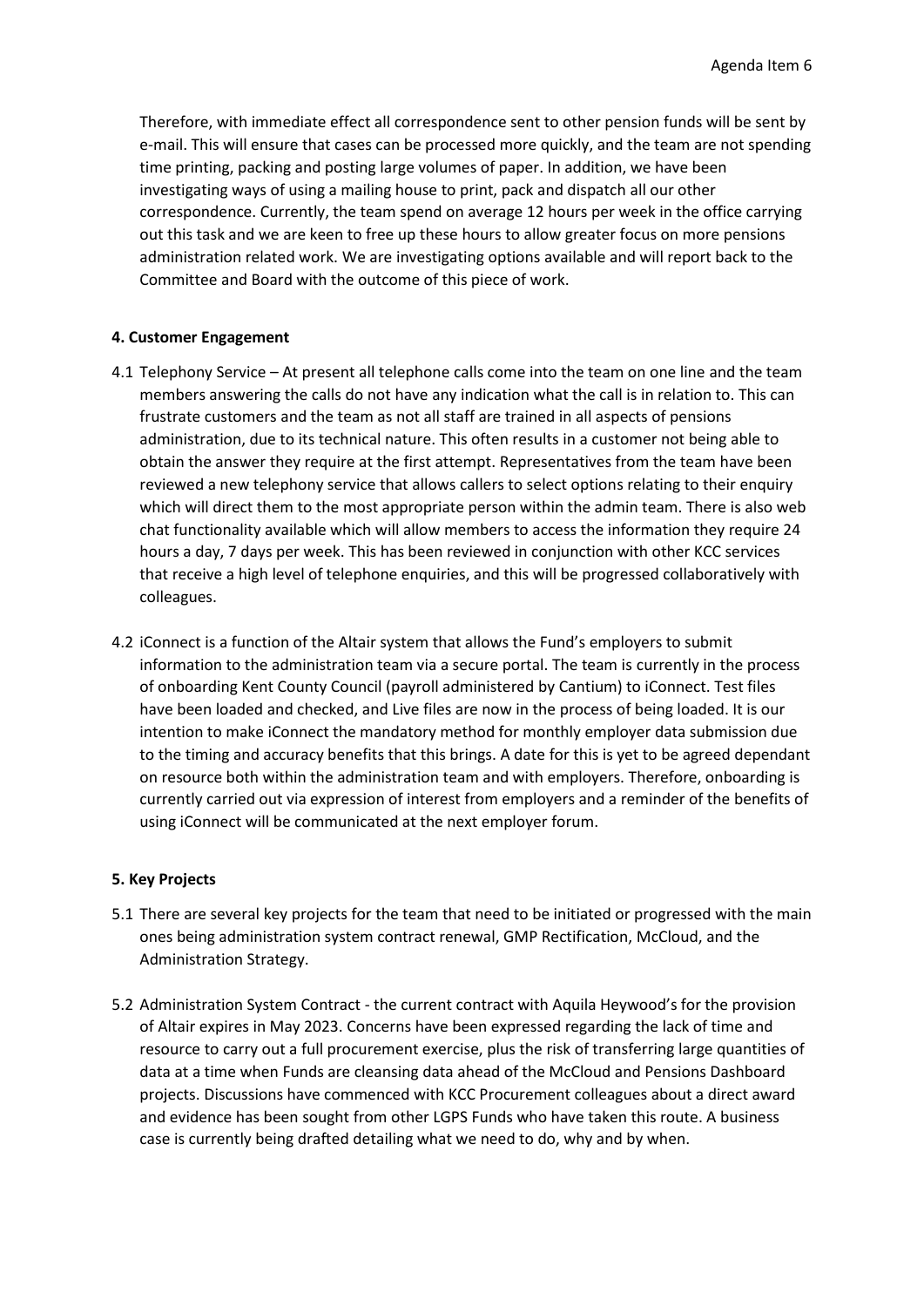- 5.3 GMP Reconciliation/Rectification the reconciliation part of this exercise has now been completed with all outstanding data queries responded to. We now have all the information needed to begin taking the appropriate action to correct any pension benefits that are being paid at the wrong level. ITM supported the Kent Pension Fund with the reconciliation aspect of this project and have provided a quote to provide support for the rectification process (cost in the region of £85k). Due to the value of the contract, it is likely that this will require a full procurement exercise to appoint a successful provider. The team will liaise with KCC procurement to progress this.
- 5.4 McCloud the same process will likely be needed for the McCloud project as well. The Kent Pension Fund is yet to request any data from scheme employers, but they have been made aware that this requirement is imminent. ITM have also provided costs for supporting Kent with the McCloud project (in the region of £250k+ dependant on the level of support provided).
- 5.5 Administration Strategy the 2013 LGPS Regulations state that an administering authority 'may' prepare a written statement of the authority's policies in relation to such matters as liaison and communication with employers, service levels which the administering authority and employers are expected to achieve, setting of performance targets, procedures which aim to secure compliance with statutory requirements. Whilst this is not mandatory, we believe it to be best practice to have such a policy in place. In addition, we are aware that the Scheme Advisory Board's Good Governance review recommends an Administration strategy becomes a mandatory requirement.
- 5.6 Whilst the Fund currently publishes the expectations for scheme employers on the Kent Pension Fund website, there is currently no formal Administration Strategy in place. As part of reviewing and developing new performance measures and targets, it makes sense to link this in with the development of an Administration Strategy. The Strategy will be developed in the coming weeks and months and brought to the Board and Committee for approval once complete.

## **6. Prudential performance update**

- 6.1 Prudential provide the Additional Voluntary Contribution (AVC) service to a number of LGPS Funds (including KCC) and have suffered performance issues over recent months. Representatives from Prudential attended a Scheme Advisory Board (SAB) meeting in December 2021 to discuss the performance issues experienced by Administering Authorities since November 2020. At the meeting, Prudential agreed to produce a communication to explain the issues that have arisen, the steps that have and are being taken to resolve the situation, and the expected timescales for normal service to be resumed.
- 6.2 Prudential have now written to Jo Donnelly, Head of Pensions at the Local Government Association (LGA), to provide this update. The letter (**Appendix 1**) was shared with Pension Managers on 13 May 2022.

**Clare Chambers – Pensions Administration Manager – Kent Pension Fund**

## **T: 03000 414773**

## **E: [clare.chambers@kent.gov.uk](mailto:clare.chambers@kent.gov.uk)**